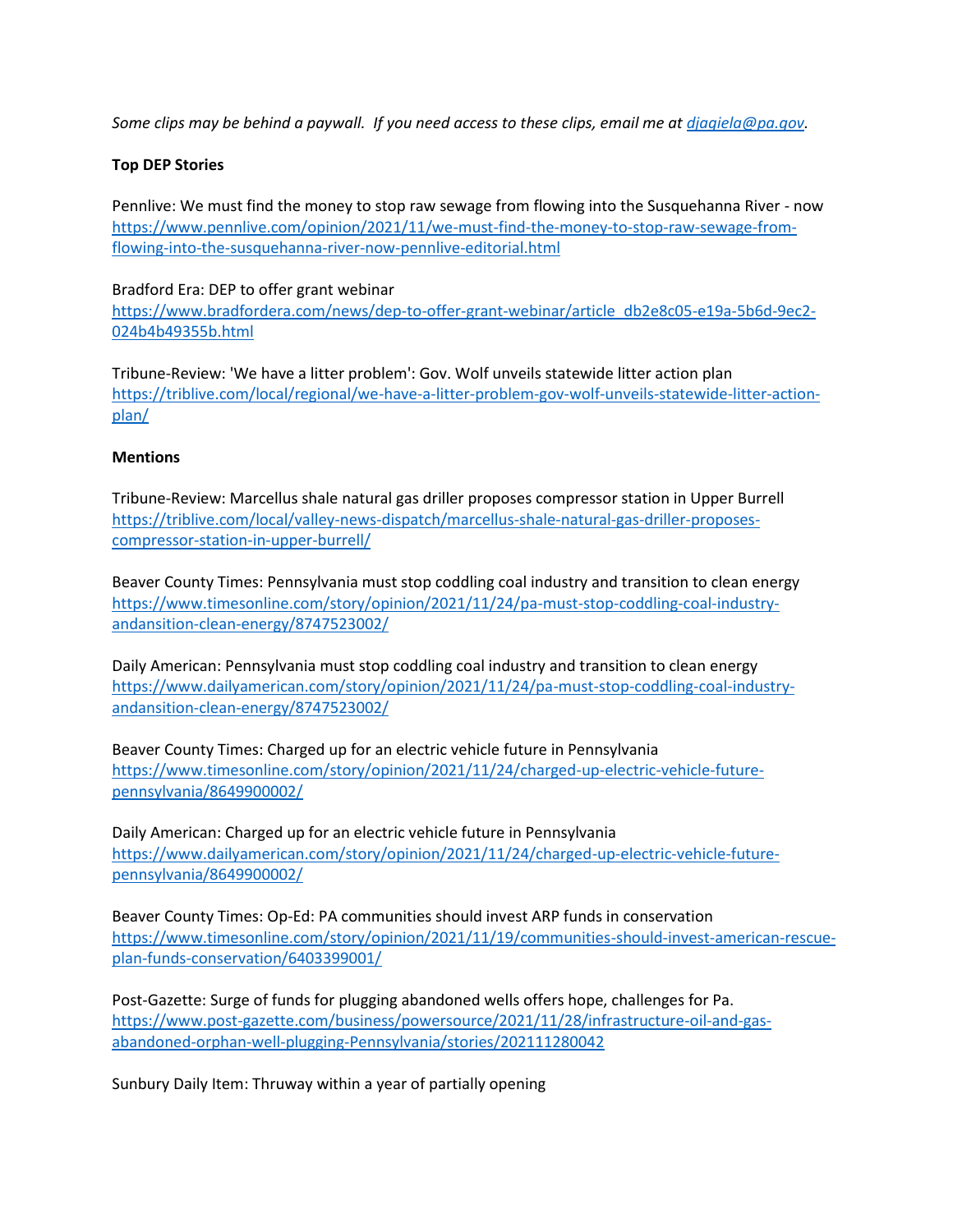https://www.dailyitem.com/news/thruway-within-a-year-of-partially-opening/article e85a03b6-4c82- 11ec-a59f-27f46b94c137.html

## **Air**

Pennlive: We all have a right to clean air https://www.pennlive.com/opinion/2021/11/we-all-have-a-right-to-clean-air-pennlive-letters.html

# **Climate Change**

Pennlive: Researchers try producing potato that's resistant to climate change https://www.pennlive.com/nation-world/2021/11/researchers-try-producing-potato-thats-resistant-toclimate-change.html

Pittsburgh Business Times: One of Pittsburgh's biggest banks intensifies climate/environmental efforts https://www.bizjournals.com/pittsburgh/news/2021/11/24/one-of-pittsburghs-biggest-banks.html

Tribune-Review: Janet Swim and Nathaniel Geiger: Americans support climate change policies, especially those that give them incentives, clean up energy supply

https://triblive.com/opinion/janet-swim-and-nathaniel-geiger-americans-support-climate-changepolicies-especially-those-that-give-them-incentives-clean-up-energy-supply/

Post-Gazette: Understanding the true cost of carbon https://www.post-gazette.com/opinion/letters/2021/11/28/Understanding-the-true-cost-ofcarbon/stories/202111280132

# **Conservation & Recreation**

Bradford Era: Applications being accepted for Sinnemahoning grant program https://www.bradfordera.com/news/applications-being-accepted-for-sinnemahoning-grantprogram/article 91174c49-b88e-5227-9570-0cb529d1e66a.html

New Castle News: Grouse on the rise: State bird's population showing improvement after devastation of West Nile virus

https://www.ncnewsonline.com/news/local news/grouse-on-the-rise-state-birds-population-showingimprovement-after-devastation-of-west-nile-virus/article d4a490de-d103-5924-9ab6 d7b235a8a69f.html

WESA: Since the pandemic, protecting urban green spaces has become even more important in Pittsburgh

https://www.wesa.fm/environment-energy/2021-11-29/since-the-pandemic-protecting-urban-greenspaces-has-become-even-more-important-in-pittsburgh

Northside Chronicle: A history of deforestation: How mankind relies on trees https://www.thenorthsidechronicle.com/a-history-of-deforestation-how-mankind-relies-on-trees/

Tribune-Review: Wildlife advocacy groups in Middlesex, Youngwood to benefit from calendar sales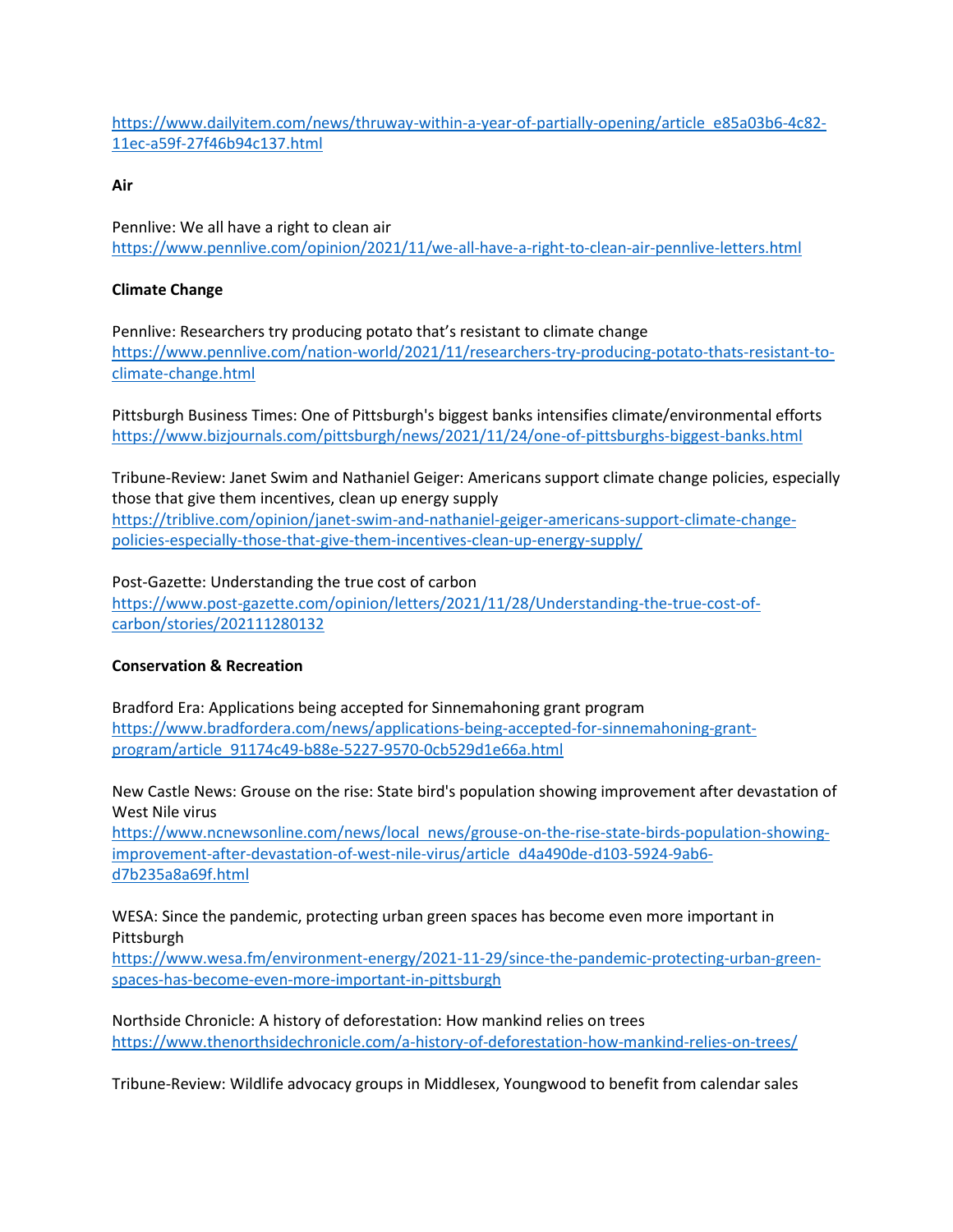https://triblive.com/local/regional/wildlife-advocacy-groups-in-middlesex-and-youngwood-to-benefitfrom-calendar-sales/

Tribune-Review: Pittsburgh can now spend money collected through park tax to invest in city parks https://triblive.com/local/pittsburgh-can-now-spend-money-collected-through-park-tax-to-invest-incity-parks/

Tribune-Review: Grouse on the rise: State bird's population showing improvement after devastation of West Nile virus

https://triblive.com/sports/grouse-on-the-rise-state-birds-population-showing-improvement-afterdevastation-of-west-nile-virus/

Post-Gazette: Neighbors meet in Sharpsburg to plan riverfront park https://www.post-gazette.com/local/north/2021/11/29/Neighbors-Sharpsburg-plan-riverfront-parkallegheny-river-development/stories/202111220108

Daily American: Column: Hanging around the Laurel Mountain Warming Hut https://www.dailyamerican.com/story/opinion/2021/11/26/dave-hurst-column-being-atop-laurelridge/8722475002/

Daily American: Trail towns: How the Great Allegheny Passage is changing places like Confluence https://www.dailyamerican.com/story/news/2021/11/22/great-allegheny-passage-creates-newbusinesses-confluence-pa/8434172002/

Shamokin News-Item: Bird lore: Appreciating our feathered friends https://www.newsitem.com/arts living/bird-lore-appreciating-our-feathered-friends/article 7fc7a741- 8b13-5770-83b8-770e2cdc7936.html

#### **Energy**

York Daily Record: Pennsylvania must stop coddling coal industry and transition to clean energy https://www.ydr.com/story/opinion/2021/11/24/pa-must-stop-coddling-coal-industry-andansitionclean-energy/8747523002/

York Dispatch: Solar power makes inroads as a community resource https://www.yorkdispatch.com/story/money/business/2021/11/28/solar-power-makes-inroadscommunity-resource/49452133/

Lebtown.com: North Annville solar farm hearing postponed again, now set for 2022 https://lebtown.com/2021/11/29/north-annville-solar-farm-hearing-postponed-again-now-set-for-2022/

Huntingdon Daily News: Huntingdon solar street light project underway https://www.huntingdondailynews.com/news/local/huntingdon-solar-street-light-projectunderway/article 44a56e35-1182-5f3c-8ee1-9b7653b60d29.html

WITF/StateImpact PA: Advocates hope federal infrastructure money will spur people to buy EVs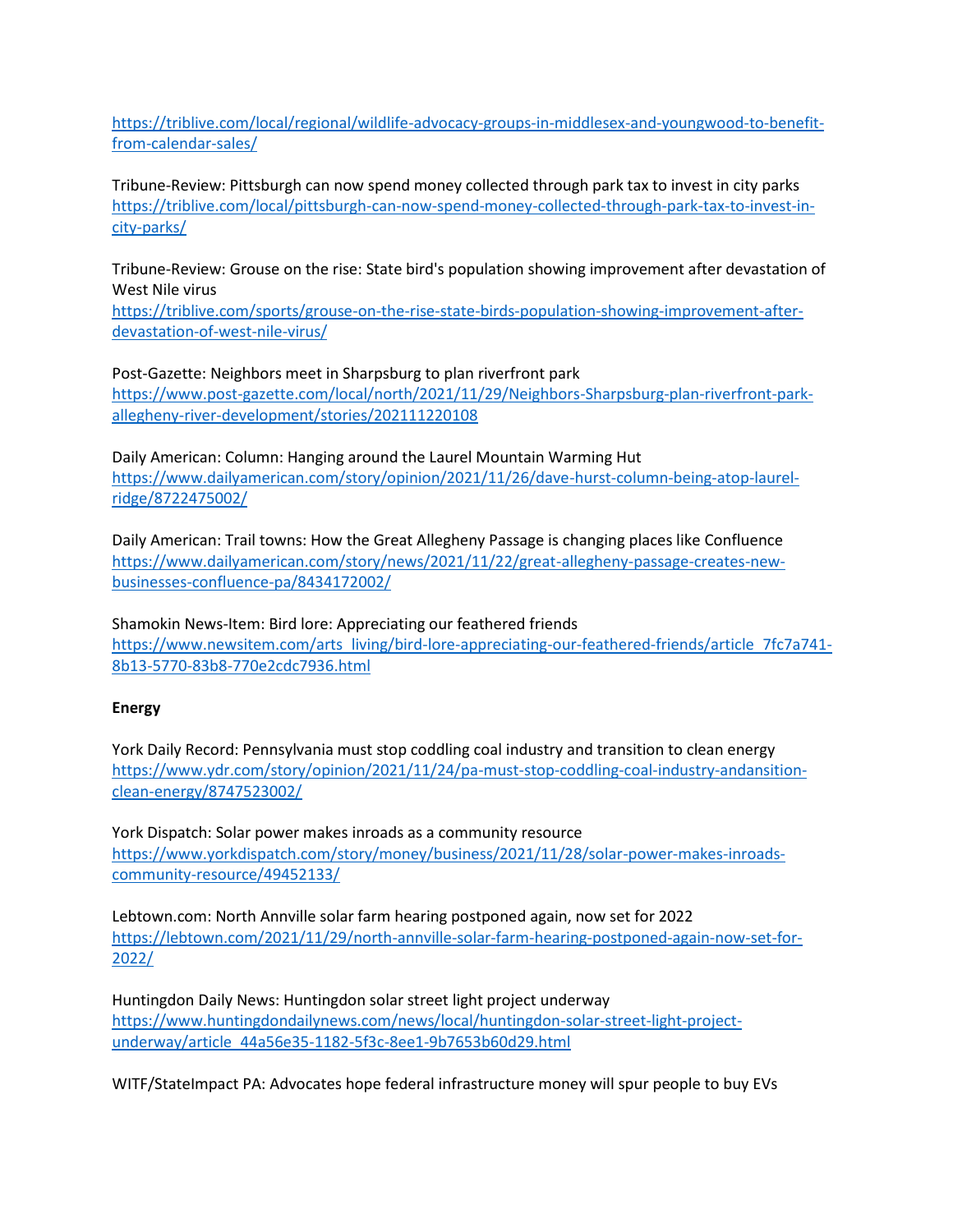https://stateimpact.npr.org/pennsylvania/2021/11/25/advocates-hope-federal-infrastructure-moneywill-spur-people-to-buy-evs/

WESA: With energy prices high, Pennsylvanians urged to review utility options https://www.wesa.fm/environment-energy/2021-11-25/with-energy-prices-high-pennsylvanians-urgedto-review-utility-options

Daily Courier: West Penn Power completes inspections, maintenance https://www.dailycourier.com/articles/west-penn-power-completes-inspections-maintenance/

Pittsburgh Business Times: How Duquesne Light plans to replace 100-year-old electrical infrastructure https://www.bizjournals.com/pittsburgh/news/2021/11/24/duquesne-light-electricalinfrastructure.html

Tribune-Review: Winter heating costs rising, PUC advises customers to shop for rates https://triblive.com/local/regional/winter-heating-costs-rising-puc-advises-customers-to-shop-for-rates/

Beaver County Times: Remember, LIHEAP offers relief to households struggling to cover high heating bills

https://www.timesonline.com/story/opinion/2021/11/17/dont-go-without-heat-winter-check-yourliheap-eligibility/8624657002/

Wall Street Journal: Nissan to Spend \$17.6 Billion on Battery-Powered Vehicles Over Five Years https://www.wsj.com/articles/nissan-to-spend-17-6-billion-on-battery-powered-vehicles-over-fiveyears-11638147685?mod=hp lead pos7

Post-Gazette: Shanti Gamper-Rabindran: Infrastructure bill will energize Pennsylvanians https://www.post-gazette.com/opinion/Op-Ed/2021/11/29/Shanti-Gamper-Rabindran-Infrastructurebill-will-energize-Pennsylvanians/stories/202111290004

Post-Gazette: Port Authority prepping 40 new clean-diesel buses for road service https://www.post-gazette.com/news/transportation/2021/11/26/Port-Authority-new-buses-plasticseats-usb-ports-screens-Gillig-clean-diesel/stories/202111250120

Lock Haven Express: Biden pushes electric vehicle chargers as energy costs spike https://www.lockhaven.com/news/local-news/2021/11/biden-pushes-electric-vehicle-chargers-asenergy-costs-spike/

#### **Mining**

Huntingdon Daily News: Funding to help mining cleanup https://www.huntingdondailynews.com/news/local/funding-to-help-mining-cleanup/article a456754af72e-5fbf-8e3b-ef068831c972.html

#### **Oil and Gas**

The Derrick: Archeologists identify old mill sites dating back 200 years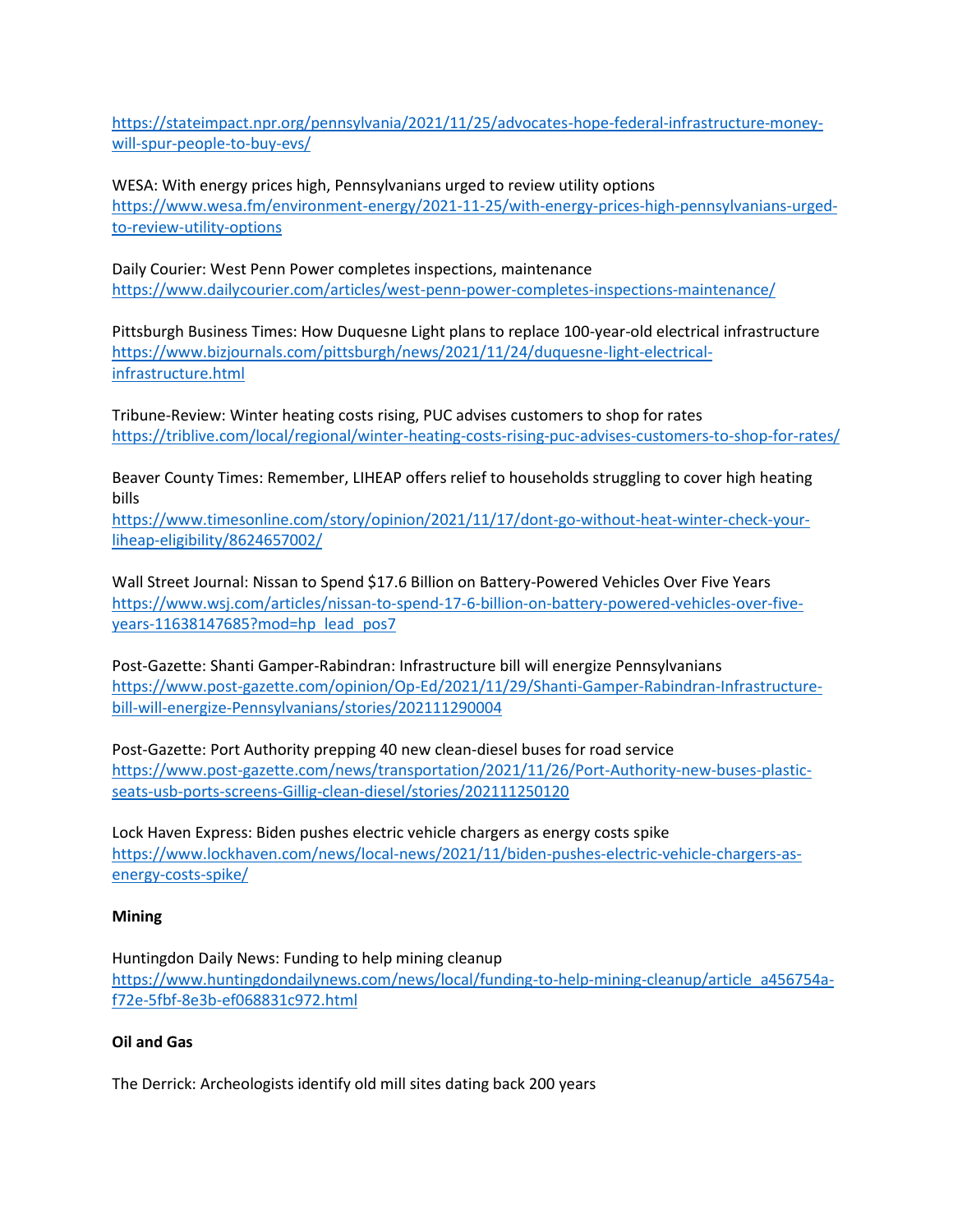https://www.thederrick.com/news/front page/archeologists-identify-old-mill-sites-dating-back-200 years/article cbe71260-4984-11ec-be6a-27febab9d678.html

AP News: Biden sets out oil, gas leasing reform, stops short of ban https://apnews.com/article/business-environment-and-nature-ee63e75fb0b4005aa3341b4dfa2a8aba

Pittsburgh Business Times: Number of natural gas rigs drop in Appalachia (and the Permian) https://www.bizjournals.com/pittsburgh/news/2021/11/26/number-of-natural-gas-rigs-drop-inappalachia.html?cx testId=40&cx testVariant=cx 37&cx artPos=2#cxrecs s

Tribune-Review: Biden: Gas prices will drop, but it'll take time https://triblive.com/news/world/biden-gas-prices-will-drop-soon-but-itll-take-time/

Lock Haven Express: Biden sets out oil, gas leasing reform https://www.lockhaven.com/news/local-news/2021/11/biden-sets-out-oil-gas-leasing-reform/

#### **Waste**

Republican Herald: Rush Twp. supervisor proposes free television, computer monitor recycling for residents

https://www.republicanherald.com/news/rush-twp-supervisor-proposes-free-television-computermonitor-recycling-for-residents/article d87c50a6-2846-567e-b70c-fa2fd19b09e3.html

Observer-Reporter: Greene commissioners OK new lease agreement for recycling https://observer-reporter.com/news/localnews/greene-commissioners-ok-new-lease-agreement-forrecycling/article 8355805c-9aab-534b-b194-89293193c949.html

#### **Water**

Lancaster Newspapers: East Hempfield supervisors discuss Blue/Green Corridor Project https://lancasteronline.com/news/east-hempfield-supervisors-discuss-blue-green-corridorproject/article ee37305c-4d71-11ec-ad41-3f5230df20b6.html

York Dispatch: Thumbs up for a cleaner Kiwanis Lake and a state championship team, down for antivaxxer

https://www.yorkdispatch.com/story/opinion/editorials/2021/11/24/thumbs-up-cleaner-kiwanis-lakeand-state-championship-team-down-anti-vaxxer/8747387002/

Huntingdon Daily News: New plantings help water quality https://www.huntingdondailynews.com/news/local/new-plantings-help-waterquality/article e8e39940-4a49-5cce-9856-3fbb5666aeea.html

Bradford Era: Water Authority moving ahead on lead abatement https://www.bradfordera.com/news/water-authority-moving-ahead-on-leadabatement/article 5fe908b6-dd0c-5b21-a3a4-c27431148bdb.html

New Castle News: Water leak floods City Hall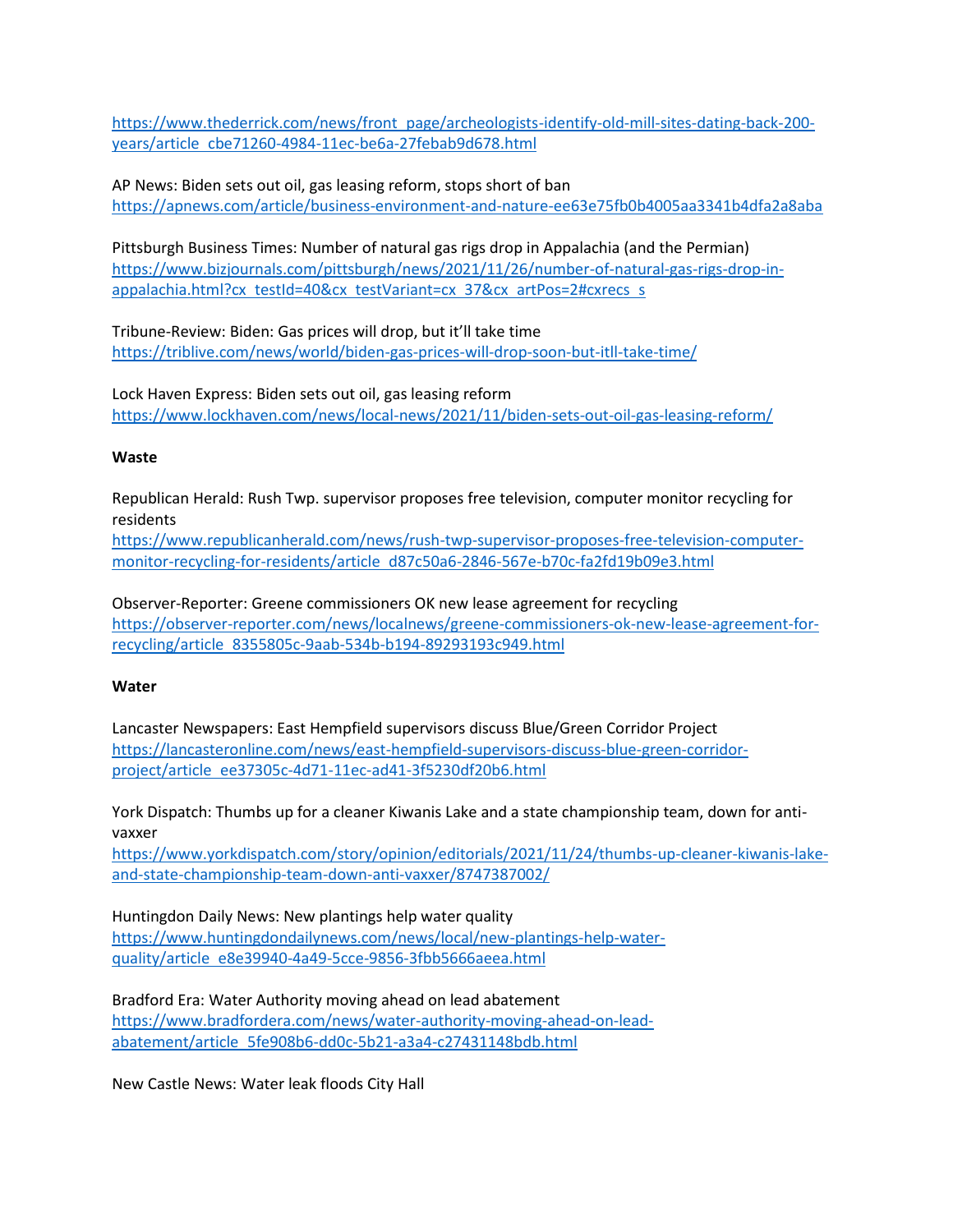https://www.ncnewsonline.com/news/water-leak-floods-city-hall/article e6a82d44-4ef4-11ec-bbd8- 2f420845795c.html

WESA: How contaminated water contributes to mental illness https://www.wesa.fm/environment-energy/2021-11-28/how-contaminated-water-contributes-tomental-illness

Latrobe Bulletin: UTMA customers to see rate increase next year https://www.latrobebulletinnews.com/news/local/utma-customers-to-see-rate-increase-nextyear/article 72db1f73-1e07-5415-ba4e-3b6971d3d104.html

Pittsburgh City Paper: South Side awarded grant to transform South 21st Street into "Complete Green Street"

https://www.pghcitypaper.com/pittsburgh/south-side-awarded-grant-to-transform-south-21st-streetinto-complete-green-street/Content?oid=20632361

Post-Gazette: Pittsburgh project to remake South Side street, reduce stormwater impact gets \$963K state grant

https://www.post-gazette.com/news/environment/2021/11/29/Pittsburgh-South-Side-South-21st-Street-street-makeover-Commonwealth-Financing-Authority/stories/202111250083

Observer-Reporter: Southwestern Pennsylvania Water Authority to flush area hydrants https://observer-reporter.com/news/localnews/southwestern-pennsylvania-water-authority-to-flusharea-hydrants/article 15aecf02-4c85-11ec-bff9-1f645265200d.html

Observer-Reporter: Charleroi authority acts to reduce sewage rates https://observer-reporter.com/news/localnews/charleroi-authority-acts-to-reduce-sewagerates/article cbf0f478-4bd3-11ec-be25-7bcca91818cc.html

### **Miscellaneous**

Lancaster Newspapers: Large warehouse planned for East Cocalico Twp. wins board approval https://lancasteronline.com/news/regional/large-warehouse-planned-for-east-cocalico-twp-winsboard-approval/article 2dde0140-4d5e-11ec-8fc5-2f5f3157f101.html

York Daily Record: Old railroad tracks should be used for trains, not trails https://www.ydr.com/story/opinion/2021/11/28/old-railroad-tracks-should-used-trains-nottrails/8739909002/

York Daily Record: Charged up for an electric vehicle future in Pennsylvania https://www.ydr.com/story/opinion/2021/11/24/charged-up-electric-vehicle-futurepennsylvania/8649900002/

WESA: Seeking solutions: Pollution and mental health in western Pennsylvania https://www.wesa.fm/environment-energy/2021-11-28/seeking-solutions-pollution-and-mental-healthin-western-pennsylvania